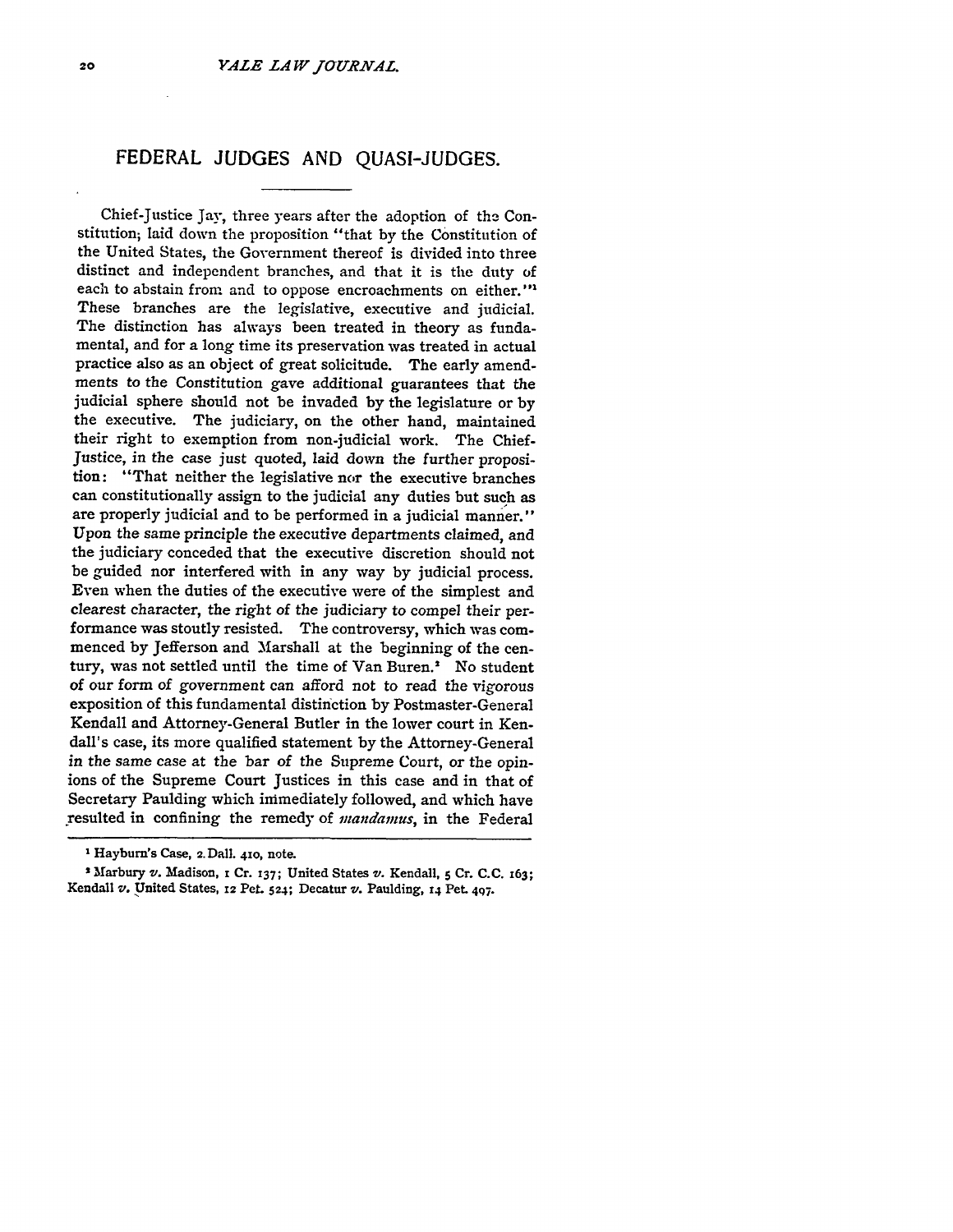courts, within limits narrower, probably, than those recognized in any other system of jurisprudence of English origin.

In order to secure the entire independence of the judiciary, its members were given practically a life tenure. They were not even to be retired compulsorily for old age. They were to be removed from office only by a two-thirds vote of the United States Senators, sitting as a Court of Impeachment. It was intended thus to ensure fearlessness in the performance of judicial duties, by providing that the tenure of judicial office should be made secure before its incumbent should be called upon to render any decision.

It may be interesting to consider how thoroughly this constitutional theory has proved complete. It will be found that all Federal Judges, except the justices of the Supreme Court of the United States, are practically removable; that among one class of them removals are of continual occurrence; and that it is even not impossible for a man to occupy the highest judicial position in the nation, and then to lose it by reason of an unpopular decision. It will be found that all judges may be charged with some duties strictly executive in nature, while some judges may be charged with executive duties to an indefinite extent. It will be found that a large department of work strictly judicial in its nature may be confided either to the judicial or to the executive branch, at the will of Congress; which has gone even so far in practice as to grant a right of appeal from the judiciary to the executive or *vice versd.*

Mr. Justice Curtis has defined judicial acts, in an "enlarged" sense, as "all those administrative duties the performance of which involves an inquiry into the existence of facts and the application to them of rules of law."' He instances among such acts that of the President in calling out the militia; but this gives the term an enlarged definition indeed, for when the President, having been asked to call out the militia, has ascertained the facts and satisfied himself about his legal powers, there still remains a question of expediency to be determined, and this element of expediency makes the case one calling rather for executive than for judicial discretion, although a discretion sometimes exercised by courts, as in the care of trust property or of property attached. The definition would become a stricter one by excluding the element of expediency and postulating "all the elements of a civil case-a complainant, a defendant, and a *judge-actor,*

Murray's Lessee v. Hoboken Land and Improvement Co., IS How. **272, 280.**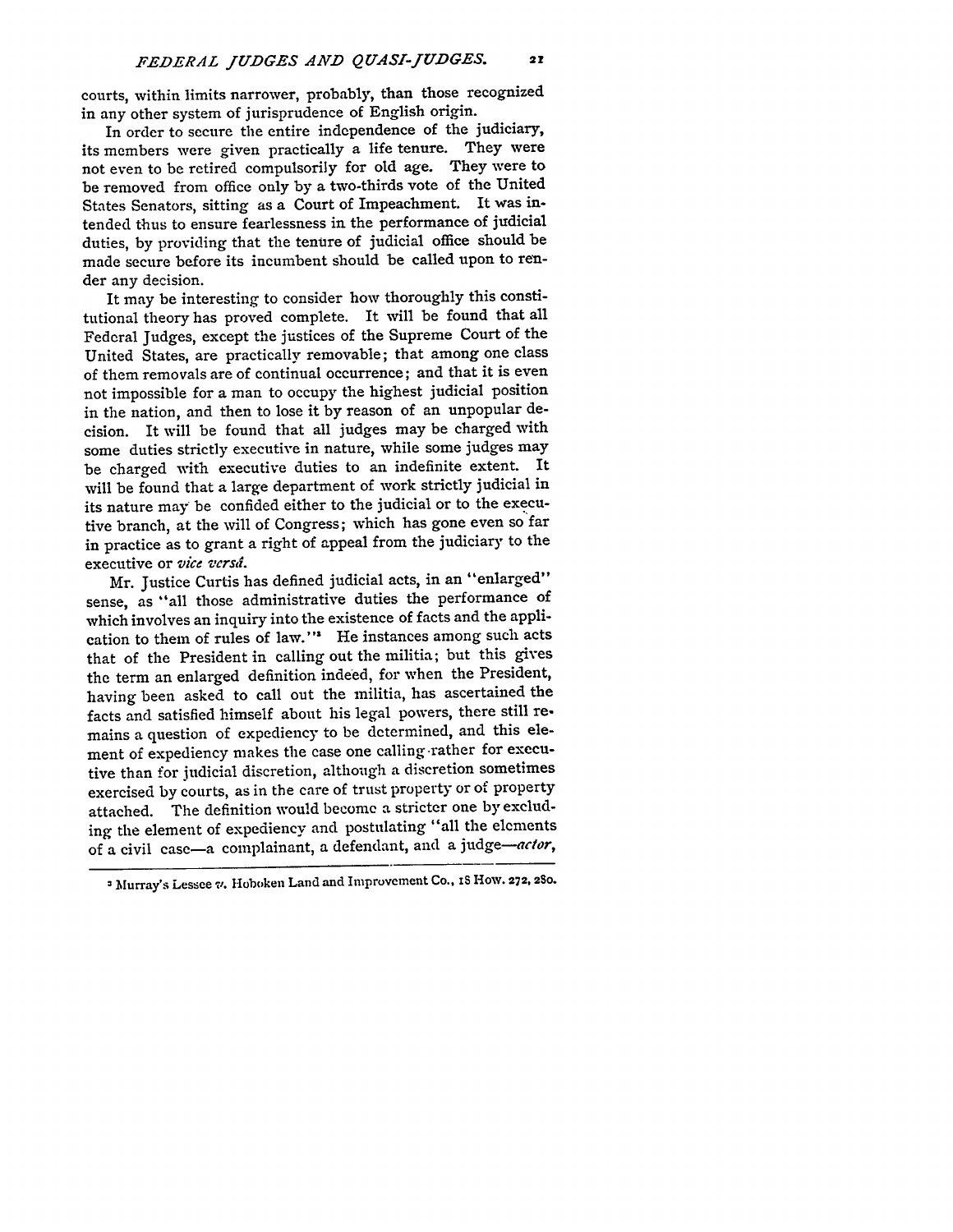*reus et judex.*"<sup>4</sup> It is not necessary to the essence of a judicial act that it be performed **by** a person bearing a judicial title. Thus the Constitution expressly provides for a Court of Impeachment composed of United States Senators, and provides, also, that each House of Congress shall be "the judge of the elections, returns, and qualifications of its own members."

Passing by these exceptional instances and those afforded by military and naval tribunals, judicial discretion, as above defined, in our Federal Government, is exercised by at least three classes of officers; first, judges appointed under the judiciary article of the Constitution; second, judges appointed under the territorial provision of the Constitution; and, third, *quasi*judicial officers deputed by Congress for the decision of controversies to which the United States is a party. These classes will now be considered separately.

I. Judges appointed under the judiciary article.-In theory, as we have said, these officers are irremovable except upon conviction in a Court of Impeachment. They hold by a tenure whose dignity is now very rare. They are commonly spoken of as holding for life.

Nevertheless, in every court save one, if a sufficient number of the judges become obnoxious to the other branches of the Government, they can be got rid of. The Constitution provides that the judicial power "shall be vested in one Supreme Court, and in such inferior courts as the Congress may from time to time ordain and establish." As the Constitution has been practically construed, Congress may abolish an inferior court as well as establish it. This has actually been done in two noted instances. The first occurred in **1802.** In the last weeks of the Federalist administration, a bench of United States Circuit Judges had been established by law, and had been filled by Federalist appointments. The political effect of this, so far as we may judge from the Congressional debates, had been overlooked in the excitement of the pending contest for the Presidency between Jefferson and Burr. The immense power which the Federal judges could exercise is construing the constitution and laws was, however, coming into general recognition, and the Republican party, on assuming the control of the legislative and executive branches of the Government, saw what a weapon had been placed, perhaps for a generation to come, in the hands of the opposition. The new judges could not be removed. The new court, therefore, was

**<sup>&#</sup>x27;Fong Yue Ting** v'. **United States, 149 U. S. 698, 729.**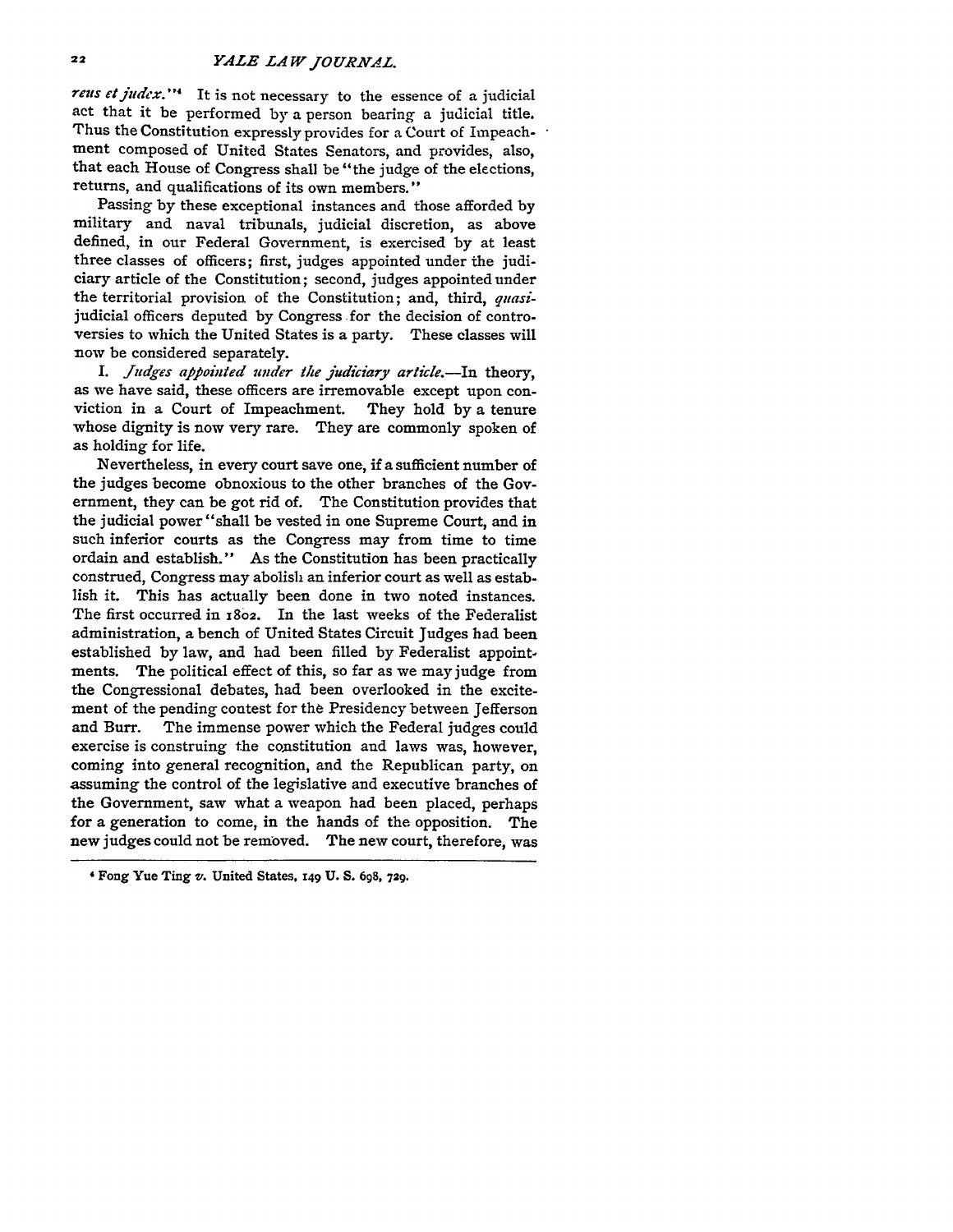abolished, after a great constitutional debate. The judges united in a memorial protesting against the proceeding; but they were even denied a resort to *quo warranto.'* In **x863** a similar method was adopted for the purpose of getting rid of the judges of the United States Circuit Court for the District of Columbia. Again the constitutional question was raised in Congress. Some claim was made that this was only a territorial court, and, therefore, not protected **by** the judiciary article of the Constitution; but Senator Ira Harris of New York, who was in charge of the measure, and had himself long held high judicial office, put it squarely on the ground that Congress had the right to abolish any inferior court. The bar of the District protested; but the court was abolished, and the present Supreme Court of the District of Columbia, composed of new judges, took its place.

The Supreme Court of the United States was established **by** the Constitution itself, and therefore cannot be abolished. Its membership can be diminished only **by** voluntary retirement, **by** impeachment, or **by** death; thus giving Congress the power, as in **x866,** to make the diminution permanent. Congress, however, may increase the membership, as was done in **1807,** 1837 and **x869.** In this respect it is similar to the highest British tribunal, the House of Lords. If popular feeling against its members or their decisions at any particular time become sufficiently strong, it can be "packed" **by** increasing its numbers sufficiently to control its vote. The House of Lords, although sometimes threatened, has not been actually "packed **"** for nearly two centuries; and the Supreme Court has never even been openly threatened, so far as I am aware, although it has been often charged that President Grant in effect "packed" the court in **1870** in order to obtain the overruling of one of its decisions, and although such an intent during the present year has been claimed to be hidden in the wording of the platform of one of the great political parties. The writer has elsewhere argued that the chief bulwark against this danger has been the general practice of the court in adhering to its decisions upon political questions notwithstanding changes of membership.' It is possible, however, that a man may sit for a while upon the Supreme Court as upon any inferior court, and yet be without the consti-

**a** Annals of Congress, January **27** and February **3, 1803,** PP. **30-32, 51-78, 427-441.**

<sup>&#</sup>x27; Political Dangers of the Income Tax Decision. -The Forum," **July, x895, p. 529.**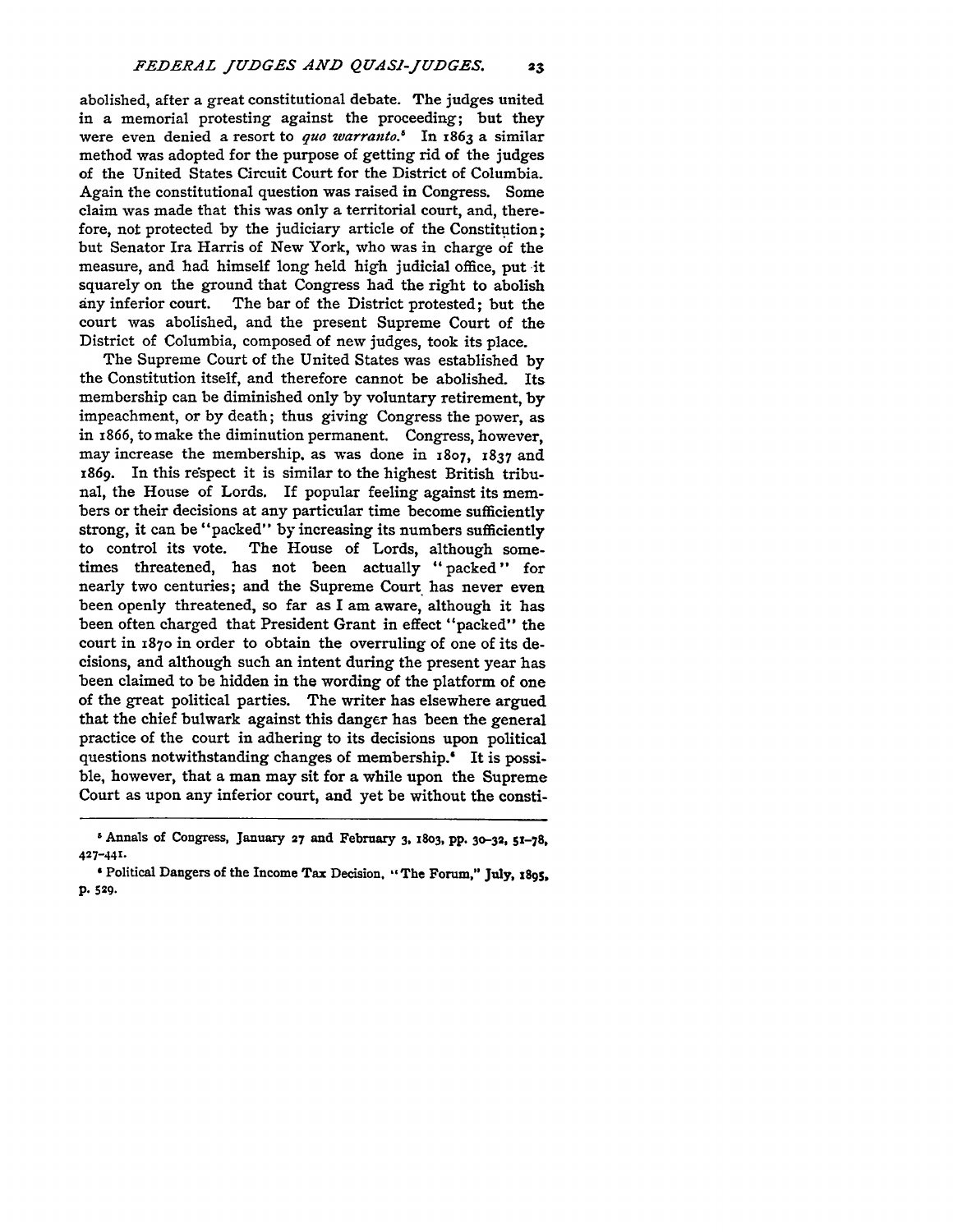tutional guaranty of independence. Whatever offices become vacant during a recess of the Senate, the President has power to fill "by granting commissions which shall expire at the end of their next session." Under this provision John Rutledge of South Carolina was appointed Chief-Justice of the United States Supreme Court by President Washington during a recess of the Senate, and actually presided at the August term, 1795. The Senate subsequently refused to confirm his nomination, some say on the ground of insanity, some say for political reasons. The precedent has been attacked as dangerous and as violating the spirit of the Constitution; but it has not infrequently been followed, at least in the case of inferior courts.

Space does not permit a discussion here of the limits within which the courts may interfere with Federal executive officers by *mandamuzs,* by injunction or otherwise. Curious questions have arisen as to how far Congress may go in imposing *quasi*executive duties upon the judges. The first and second Congresses attempted to impose upon the Circuit Courts the duty of examining into applications for invalid pensions and reporting their conclusions thereon to the Secretary of War, to whom appellate jurisdiction was given. The judges held unanimously that such business was not judicial, and that the statutes were nullities." Congress subsequently provided that the United States District Judge for Florida should adjudicate upon certain claims of the United States in that District, the adjudication, however, to be subject to review by the Secretary of the Treasury. The Supreme Court unanimously held that this was not judicial business, being "entirely alien to the legitimate functions of a judge or court of justice;" and that if the judge could properly act under the statute at all, he "could not act in a judicial character ds a court nor as a commissioner." Grave doubt was expressed as to the constitutionality of the law, but this question was not presented and therefore not decided.'

Similar laws are now upon the statute book, and are administered by the judges without question. Thus it is common for a district judge to take evidence upon the question of good faith after the imposition of a penalty or forfeiture for violation of the tariff laws; his findings of fact being transmitted to the Secretary of the Treasury, who is not, however, bound thereby.' So,

**<sup>7</sup>** Hayburn's Case, *sufira,* United States **v.** Ya!e Todd, **13** How. **52,** note.

**<sup>8</sup>** United States v. Ferrcira, **13** How. **4o,** 5i.

<sup>&</sup>lt;sup>2</sup> Anti-Moiety Act of lune 22, 1874, §§ 17, 18.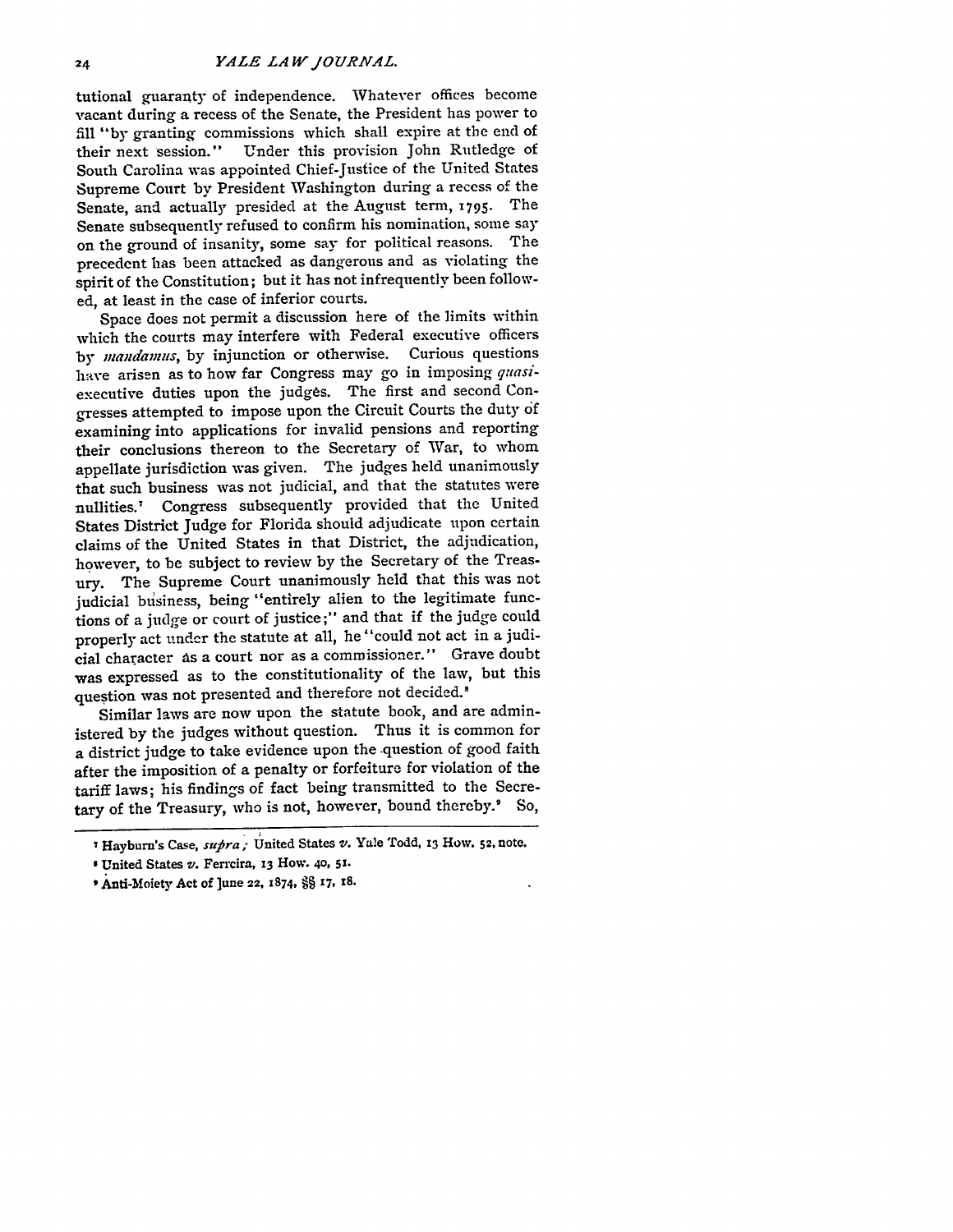also, the district judges often report the facts upon applications of district attorneys for compensation even for servi'ees rendered out of court.'" Under a similar statute, however, whereby the **judge** is called upon to certify the value of an informer's services, subject to review by the Secretary of the Treasury, Judge Maxey of the Western District of Texas has recently held that the power attempted to be conferred is not judicial, and that the judges accordingly are without jurisdiction in the premises.<sup>11</sup> No attempt appears to have been made to obtain a review of this decision.

The Constitution itself recognizes, however, that the courts may properly perform duties of an executive nature, and accordingly provides expressly that Congress may vest in them "the appointment of such inferior officers as they think proper." The United States Commissioners and the Clerks of Court, who belong to the executive branch of the government, are appointed under this provision, and District Attorneys and Marshals receive in the same way *ad interim* appointments. A controversy recently arose over the right of Congress to call upon the judges to enforce the attendance of witnesses before administrative officers. In the lower courts the existence of this power was denied." It was sustained, however, in 1894, in the Supreme Court by a vote of five to three in the case of the Interstate Commerce Commission." Notwithstanding that decision, one of the district judges still maintained that he could not be required to enforce the attendance of witnesses before special examiners of the Pension Bureau, but the Supreme Court, on application of the Commissioner of Pensions, granted a writ of *iandamuts* compelling him to do so."

II. Territorial Judges.-The judicial power of the United States is placed by the Constitittion in the hands of judges who "shall hold their offices during good behavior." Nevertheless the people of the Territories and the vast properties there situated are under the protection of judges who are appointed for four years only and who are removable by the President. This

- **"3** Interstate Commerce Commission *v.* Brimson, **x5 U. S. 447.**
- "4 *In re.* Lochren, 163 **U. S. 692.**

**<sup>10</sup>** *it* re District Attorney. **23** Fed. Rep. **26;** United States v. Bashaw. **<sup>152</sup> U.** S. 436.

*<sup>&</sup>quot; Exparte* Riebling, **70** Fed. Rep. **310.**

*<sup>12</sup> In re* Pac. R. R. Commission, **32** Fed. Rep. **251;** *In re* McLean, **37** Fed. **Rep.** 648; *In re* Interstate Commerce Commission, **53** Fed. Rep. 4Sx.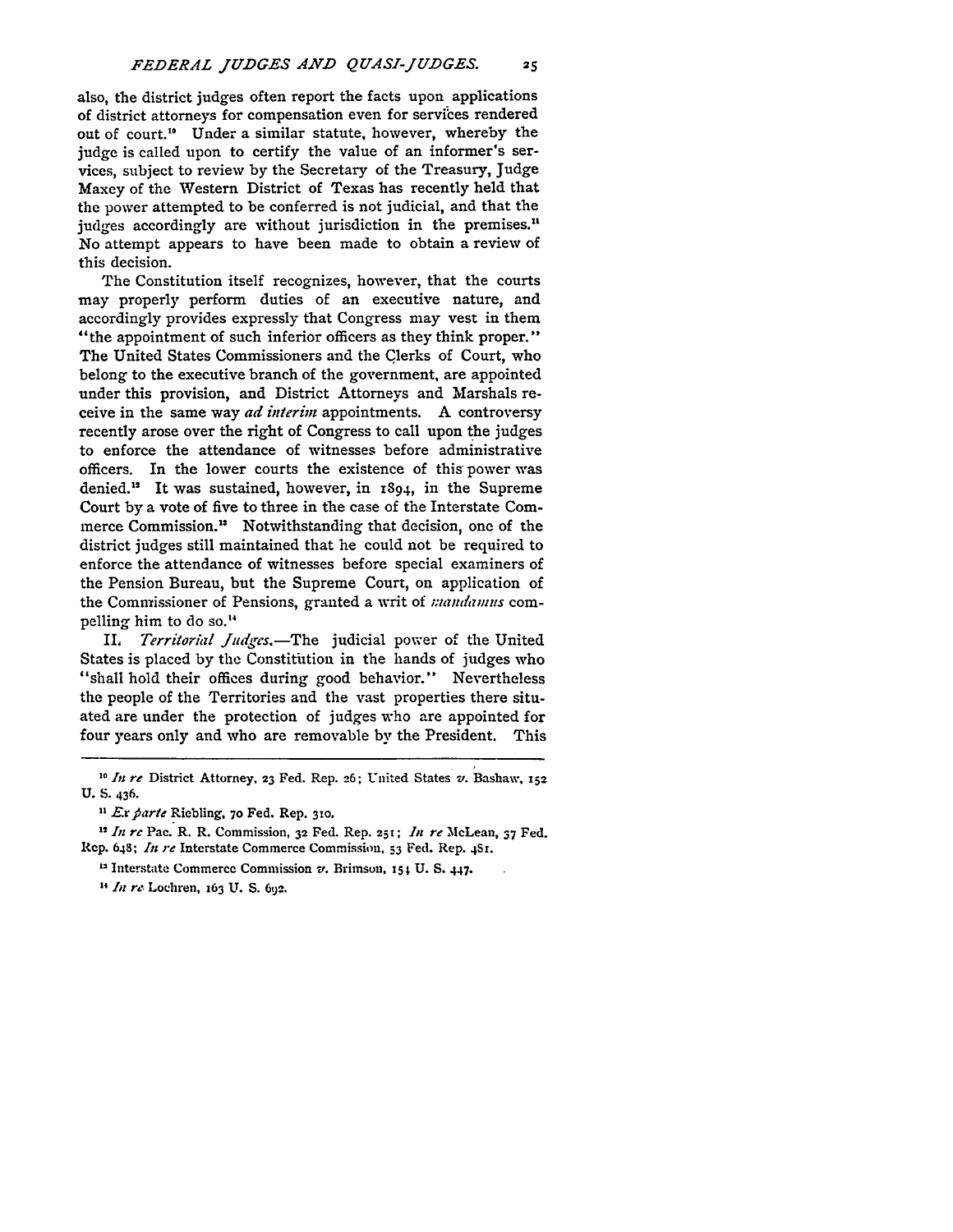practice has existed since the earliest days, and has been repeatedly approved by the Supreme Court." These judges have been termed "legislative courts" as distinguished from "constitutional courts." Their existence is justified under that sweeping constitutional provision which gives to Congress "power to dispose of and make all needful rules and regulations respecting the territory or other property belonging to the United States." For the same reason that these judges are not protected with a life tenure, they are also not protected from the imposition of duties non-judicial in nature. They are not judges at all in the constitutional sense of the term, but are officers to whom are delegated such judicial powers as must necessarily be performed by somebody within the Territory.

A similar constitutional provision authorizes Congress "to exercise exclusive legislation in all cases whatsoever over such district (not exceeding ten miles square) as may by cession of particular States and the acceptance of Congress become the seat of the Government of the United States." It is an unsettled question whether it is this provision, or the judiciary article of the Constitution, which lies at the basis of the -Supreme Court land the Court of Appeals of the District of Columbia. That District, unlike the Territories, is not in a mere period of transition expecting soon to become a self-governing State. It has a tion, expecting soon to become a self-governing State. large population, and that population ought to receive as complete protection as any other part of the Union. It ought, therefore, to be possible for Congress to establish a constitutional court in the District of Columbia, whose judges, like the judges of the other inferior Federal courts, can be removed from office only by the abolition of the court itself. There is much indication in the laws establishing these courts that Congress actually intended to accomplish this result.

A peculiar court recently established<sup>16</sup> for a temporary period has also an unsettled *status.* This is Lhe Court of Private Land Claims, established for the ascertainment and confirmation, under the Treaty of Guadalupe Hidalgo, of Mexican land grants within the territories of New Mexico, Arizona and Utah, and the States of Nevada, Colorado and Wyoming. The law establishing the court provided that it should expire December **31,** 1895, and the terms of the judges were to expire with the court. The court was given a limited term because the work for which it

**i** McAllister *V.* United States, **141 U. S. z74,** and auth. cit.

**<sup>16</sup>** Act of March **3, 189x, c. 539.**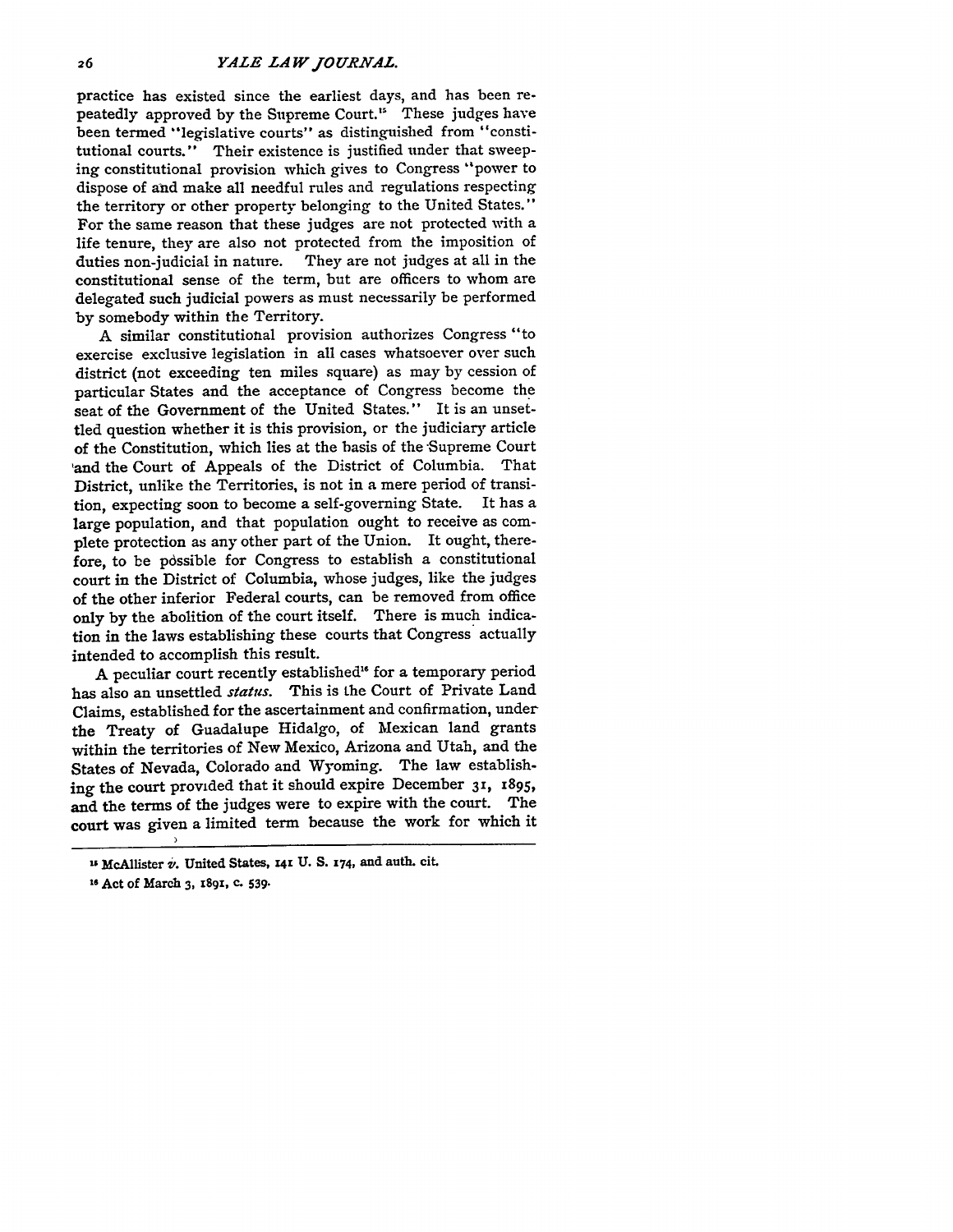was established was expected by that time to be completed. Doubts have been expressed as to the constitutionality of this legislation, especially with respect to the three States mentioned. Jurisdiction over the Territories has been sustained under the territorial clause of the Constitution." The writer is unable to perceive why it is not sustainable as to the States also. The court does not exercise that branch of judicial power which can be granted under the judiciary article of the Constitution alone. The cases which it adjudicates are claims against the United States, and are for the legislative branch of the Government to decide, unless the jurisdiction be deputed.<sup>18</sup> Moreover, the terms of the judges were made to run until the expiration of the court, and, since Congress can abolish inferior courts as well as institute them, there seems no reason why a court should not be instituted for a limited term, to dispose of some temporary class of business.

III. *Quasi-Judicial Officers*.—Chief-Justice Taney in his last opinion said: "The Constitution of the United States delegates no judicial power to Congress. Its powers are confined to legislative duties."<sup>"</sup> There is, however, a great deal of power in Congress which is judicial in its essence; the power, namely, to hear and decide claims against the United States itself. However complete may be the analogy between such claims and similar demands against an individual, they have never been regarded as coming within the judiciary article of the Constitution or the Bill of Rights.20

In early days such claims could only be presented to Congress, and always required special legislation. They are still adjudicated sometimes **by** a special act; but more often they are heard and decided **by** the forms of judicial procedure. For this purpose, in 1855 a judicial or quasi-judicial body was established **by** Congress under the name of the Court of Claims,"' and its jurisdiction has since then from time to time been enlarged. Its judges, according to the terms of the statute, are to hold office during good behavior, but whether or not these statutory provisions are repealable is an undecided question. The tribunal might equally well have been styled the Board of Claims, and

**<sup>1</sup>**United States v. Coe, **x55 U. S. 76.**

**<sup>18</sup>**Astiazaran **v. Santa Rita Land** and Mining Co., [48 **U. S. So,** and auth. **ciL**

<sup>&</sup>quot;Gordon v. United States, **17 U. S.** 697, **705.**

<sup>&</sup>quot;McElrath v. United States, **[02 U. S.** 426, **44o.**

<sup>&</sup>quot;Act of Feb **24, 1855,** ch. **[22.**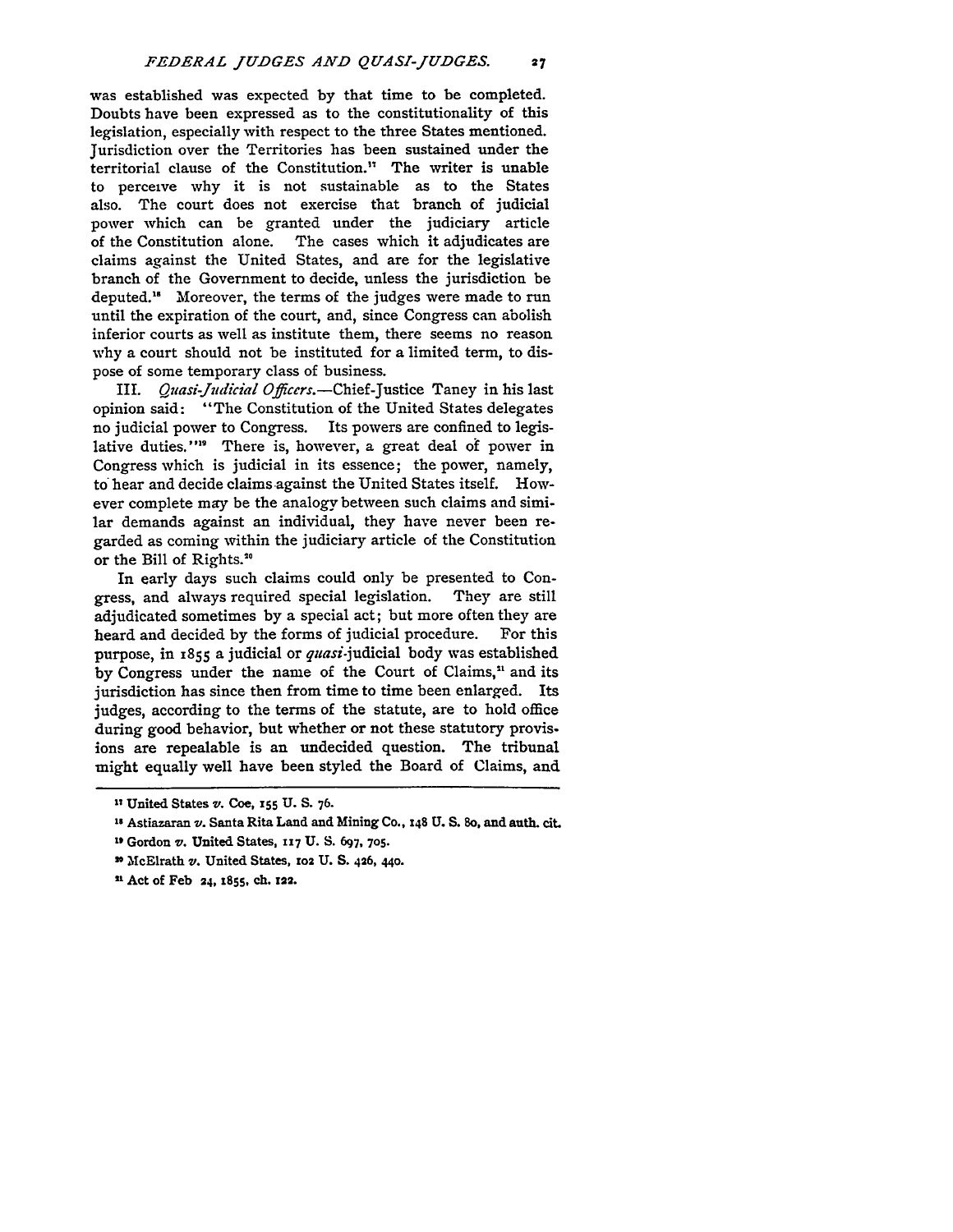its members styled commissioners or auditors. In essence its work is nowise different from that of the accounting officers of the Treasury. As remarked by Chief-Justice Taney: "Neither of them possesses judicial power in the sense in which those words are used in the Constitution. The circumstance that one is called a court and its decisions called judgments cannot alter its character nor enlarge its power. **""** Yet, as already remarked, a hearing and decision by such a court is strictly judicial in nature when Congress does permit the United States to be sued; and when its decision is unreviewable by the executive it may be made reviewable by the superior courts. Hence, although the Chief-Justice rightly said that the Supreme Court's power "is exclusively judicial, and it cannot be required or authorized to exercise any other,"<sup>3</sup> nevertheless that court for thirty years past has had and constantly exercised power to review decisions of the Court of Claims when appealed: and by the recent Tucker **Act"** the Circuit and District Courts of the United States now exercise a jurisdiction concurrent with that of the Court of Claims. As the latter is not a constitutional court, it may be, and often is, charged with the duty of investigating questions of fact and law for the benefit of Congress or of executive officers, who are not bound to act upon its conclusions. Claims against the United States come commonly first before one of the Auditors of the Treasury; then on appeal before the Comptroller of the Treasury; then by petition before the Court of Claims or a Circuit or District Court; and, finally, before the Supreme Court or the Circuit Court of Appeals. It was recognized by Madison in the first Congress that such duties, when cast upon the Comptroller, are as judicial in nature as those of the courts, and for this reason he endeavored to obtain legislation giving the Comptroller a tenure during good behavior."'

Another quasi-judicial tribunal, passing upon questions as to which the United States is one of the parties interested, is the Board of General Appraisers sitting at New York. The decisions of this Board as to the valuation of imported goods are final: upon questions of classification they are subject to review by the courts. Their opinions are printed in the Treasury publication entitled "Synopsis of Decisions."

<sup>22</sup> Gordon v. United **States,** *sufira,* **at p. 699.**

<sup>2</sup> *Ibid.* at p. **700.**

**U Act of March 3, 1887, c. 359.**

<sup>2</sup> **Annals of Congress, June 29, 1789, pp. 6rx, 614.**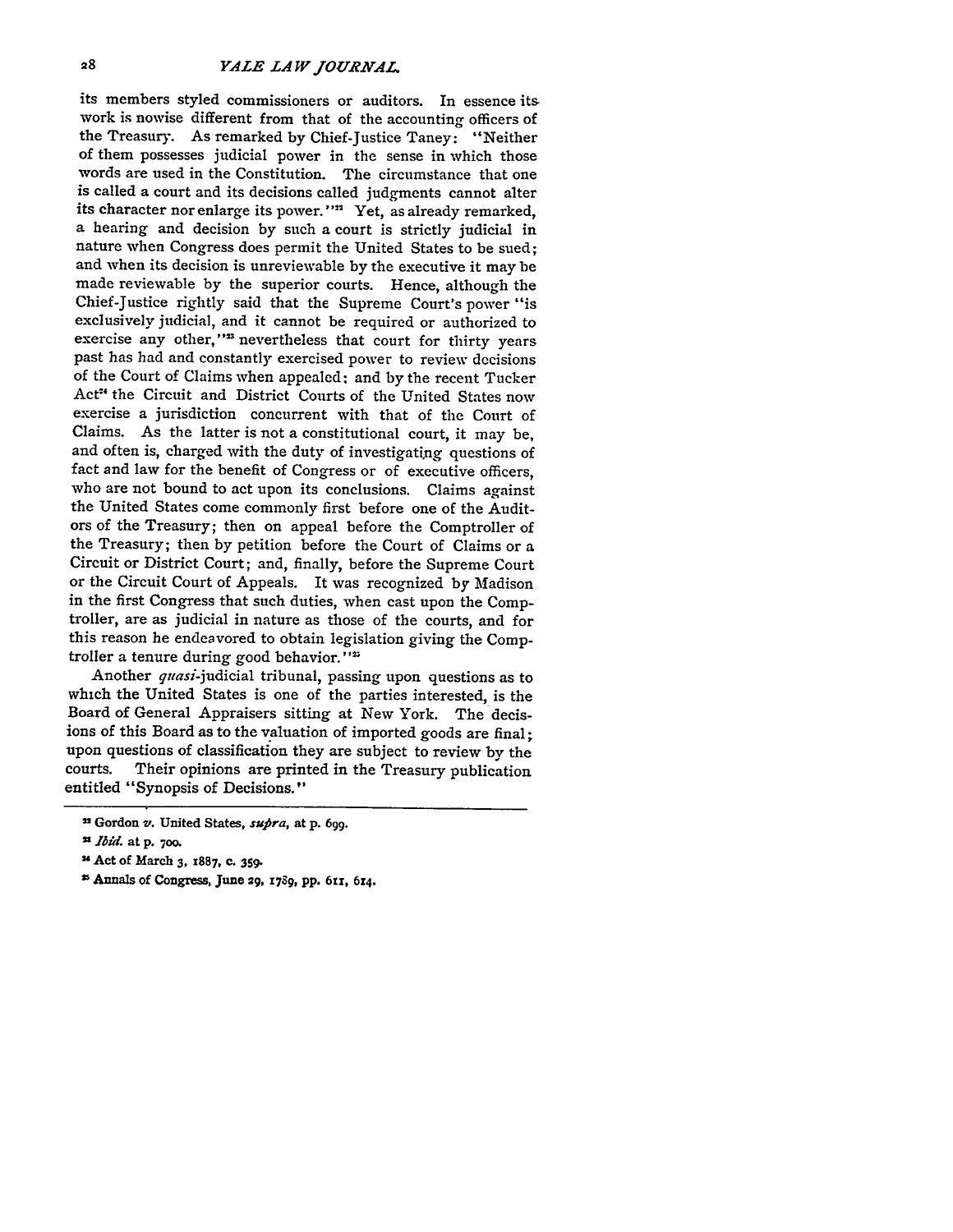Other claims or *quasi-claims* against the United States, whose disposition is under the control of Congress, have been referred by general laws to executive officers, who decide them **by** judicial methods. Among the various classes of pecuniary claims against the Government, by far the largest number are claims for pensions. These arise from acts of Congress which are These arise from acts of Congress which are based upon the war power. They are passed upon by the Commissioner of Pensions, subject to review by the Secretary of the Interior. Congress also has the right to dispose of the public lands of the United States. This power, by general laws, has been deputed to the officers of the General Land Office, subject to review by the Secretary of the Interior. Claims to public lands based upon treaty provisions are sometimes placed by Congress in the hands of tribunals specially constituted, such as the well-known Board of Land Commissioners in California, and the Court of Private Land Claims above mentioned. Applications for letters patent by inventors are passed upon by the Commissioner of Patents, whose decisions thereon are not reviewable by any executive officer. The opinions rendered in pension, land and patent cases are regularly reported.

These powers have also been exercised directly by Congress itself through special legislation-including that of granting patents for inventions." Yet even this power is so judicial in nature that a direct appeal is allowed from the decisions of the Commissioner to the courts of the District of Columbia **;"** or a bill in equity may be filed in any United States Court, in case the applicant is unsuccessful upon appeal, praying an adjudication that he is entitled to a patent.<sup>28</sup> Contrariwise, as has been already pointed out, rulings of the judges in similar instances have often been made reviewable by executive officers, and the constitutionality of such legislation has never yet been overthrown by a decision of the Supreme Court.

Decisions of these quasi-judicial officers, when acting within their jurisdiction, are, as a rule, unreviewable by the courts. They rank, however, no higher than the decisions of courts of limited jurisdiction, and when the officer has passed the bounds of his jurisdiction in rendering a decision, it is void or voidable.<sup>20</sup>

<sup>21</sup> Act of Jan. **21, 1oS, c. 13.**

**<sup>2?</sup>** Act of Feb. **9, 1893,** c. 74, **§ 9.**

**<sup>28</sup>**Rev. St., 1 **4915;** Gandy *v.* Marble, **122 U. S. 432.**

**<sup>28</sup>**Noble v. Union River Logging R. R., **47 U. S.** 16F, **173;** Mullan *V.* United States, 118 U. S. 271; Butterworth v. Hoe, 112 U. S. 50.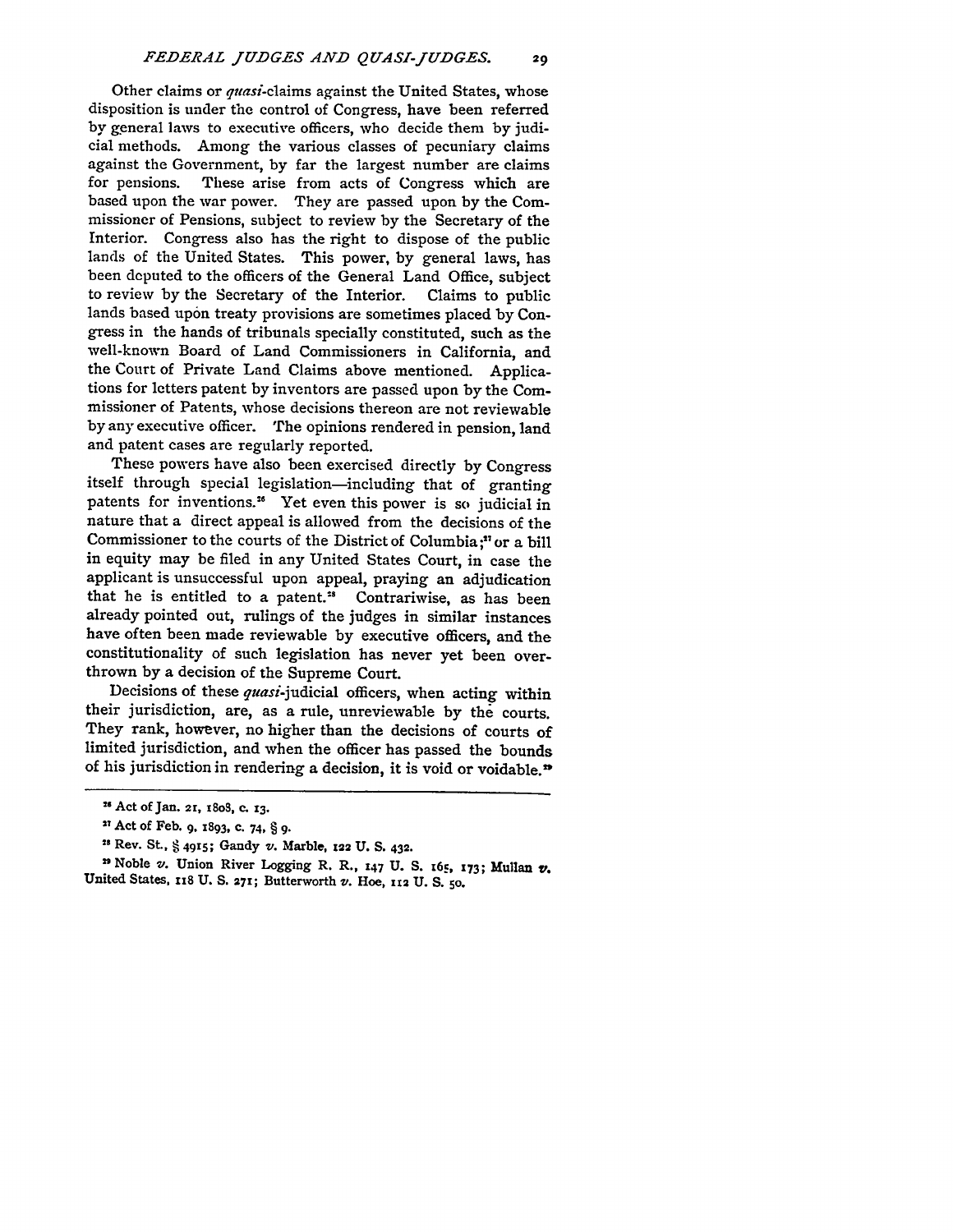It is also binding only upon the claimant, the United States, and parties claiming under them. Thus, a person claiming prior title is not bound **by** decisions of the General Land Office, but may bring suit in equity to compel a conveyance of the land thus granted."

In some of the bureaus at Washington these decisions are but nominally made **by** the officer to whom the case is confided **by Congress. His** signature stands for work performed entirely **by** the clerical force of his office. This is unavoidable. The work is so immense that it must be divided up among very many persons. Decisions are thus made **by** mere clerks which affect vast property interests and would well deserve the attention of high judicial tribunals. Systems of appeal within the departments for the same reason fail to effectuate their purpose. Thus the Attorney General, joined with the Secretary of the Interior, "acting as a board," was given certain appellate jurisdiction over the Commissioner of the General Land Office,"' but through press of other business his personal attention is an absolute impossibility. A bill was recently introduced in Congress for a court of departmental appeals, that these cases might be actually decided **by** the men whose names are affixed to the decisions, and that these men should be of greater standing in the community; but it met with no favor.

The system of adjudication **by** clerks has reached its most formidable development in the Pension Office. **All** pension certificates are supposed to be over the signature of the Commissioner of Pensions, and in theory represent adjudications made **by** him as a special quasi-judicial tribunal. As a matter of fact, the work is done by an immense clerical force. Thus during the fiscal year ending June **30, 1892,** the number of pension applications passed upon was  $459,611$ . This represented about  $1,500$  for every working day, and, as the working day in Washington is only six and one-half hours long, represented one "adjudication" every fifteen seconds. In fact, the Commissioner did not even sign his name. It was affixed to the certificate **by** a rubber stamp. These clerical "adjudications," made largely upon ex-parte statements, have recently been much referred to with veneration such as is given to decrees of a Lord Chancellor. Bills have been pressed in Congress to render them unreviewable except upon proof of actual fraud, even this issue to be left to the slow

**<sup>3</sup>** Widdicombe v. Childers, **124 U. S. 400, 405.**

**s'** Rev. St, **§ 2451.**